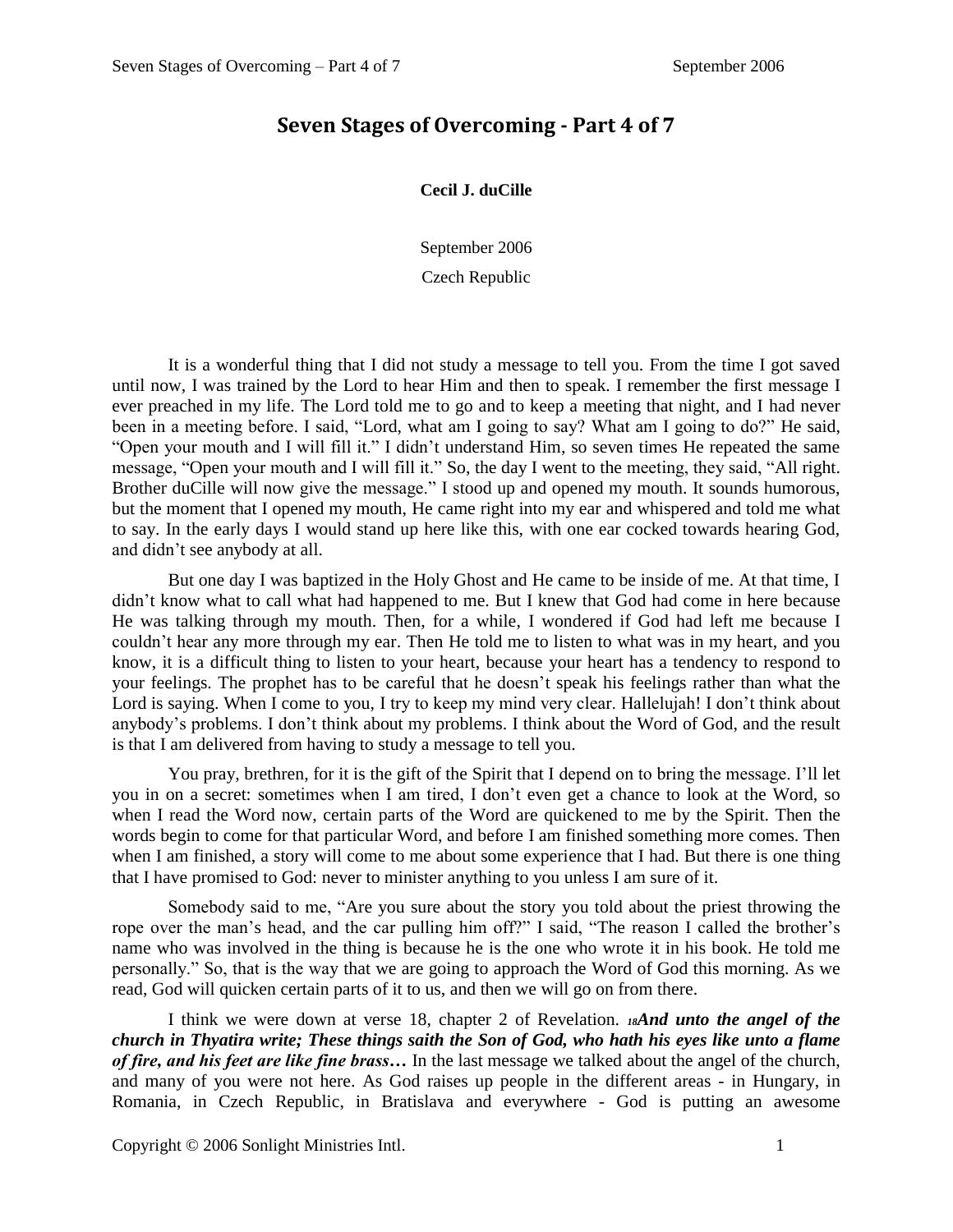responsibility upon you to be the angel for that area - the messenger for that area. Sometimes you find yourself the messenger of those who speak your language. Although Thyatira was a geographic area, yet it is a spiritual area. Let us pause a while to look at the construction of the demonic kingdom.

Satan has divided up the geographical world into different kingdoms, or "-palities," and he will put a prince of devils over certain areas so that when you are born in a certain area, you are born under a certain demonic prince. Some of those demon princes are also princes over certain spiritual areas. For instance, the area of materialism, that is, people's pride in their material possessions, where you are not counted as anybody unless you have a lovely car, a lovely house, a lovely wife and things like that. These are the things that this demon prince will encourage in his area. So the real problem is that you were born into this thing and this thing was born in you.

In my case, my family was born under the dominion of the spirit of violence. Violence was a part of our daily existence. Some of you, your parents, your parents' parents, your parents' parents' parents, great-great-great grand so-and-so was steeped in some carnal operation. What the Spirit is bringing to me at this time is pornography. That is what I see before me. Pornography is a disease that takes hold of the mind. Can you imagine a brother coming to church and looking at the sister, and instead of seeing the sister as she is dressed, he sees her nakedness?

Brethren, help me right now. Rebuke that spirit which is in this hall here. Loose! In the Name of Jesus I rebuke the spirit of pornography! Loose! Hallelujah! I am saying, brethren, reject it now! Amen. Those of you who have been taken by it, reject it now! – in the Name of Jesus! Hallelujah! You stopped too quickly. Keep on rejecting it right now. The Bible says that if you resist a spirit, he will flee from you (James 4:7). Pornography is not natural, it is a spirit!

The question is asked, "Can a son of God have a spirit, a demon spirit?" The answer is yes! The answer is Yes! The answer is YES! A Christian can have anything he wants, including a demon spirit. You say, "But I don't understand, Brother duCille. If I have the Lord in me, how can I have a demon in me also?" Jesus is in my house, yet rats are under the floor. Yes, there is space in the human soul for Christ to be, and for demons to be. When Christ comes into you, His first coming in is into your spirit. When you accept Jesus Christ, you accept His Blood, His cleansing power into your soul. Let us look at what we are talking about, for the word *soul* is very broad. I'm talking about your mind. I'm talking about your emotions. I'm talking about your will. I'm talking about your desires. Come on now, be honest before God. You accepted Jesus, but sometimes doesn't your mind go off? Brethren, have you ever knelt down to pray and found your mind has gone off to something else far away? Then you say, "Oh, no. I'm going to think on the LORD," and you start to pray and your mind is gone again. Amen. David said**,** *Thy word have I hid in mine heart, that I might not sin against thee* (Psalm 119:11). Oh yes! Whenever it begins to happen like that, just start repeating the Words of God. Just let the Words of God come in. It is your only hope.

Pornography is wrecking the Church, because the Church has computers, and the computer is a thing on which you can see anything that you want to see. I had a young person to deal with. I won't even say whether it is a he or a she, because somebody might hear it and say, "Brother, you were talking about me." Every time I would come into the room while that little one was using the computer, the program would change. I said, "Well, something is wrong here." So, after this person left the computer, I went onto it and began to search the depths of the computer, and I found so much pornography I was shocked, shocked to know that this person was involved in such demonic activity.

Brethren, if you don't know how to check the computer, ask some of these smart guys here. They will tell you how to check and find out what your kids are looking at. It corrupts the mind so that you cannot keep your mind on the things of God. When you come into Church to worship God,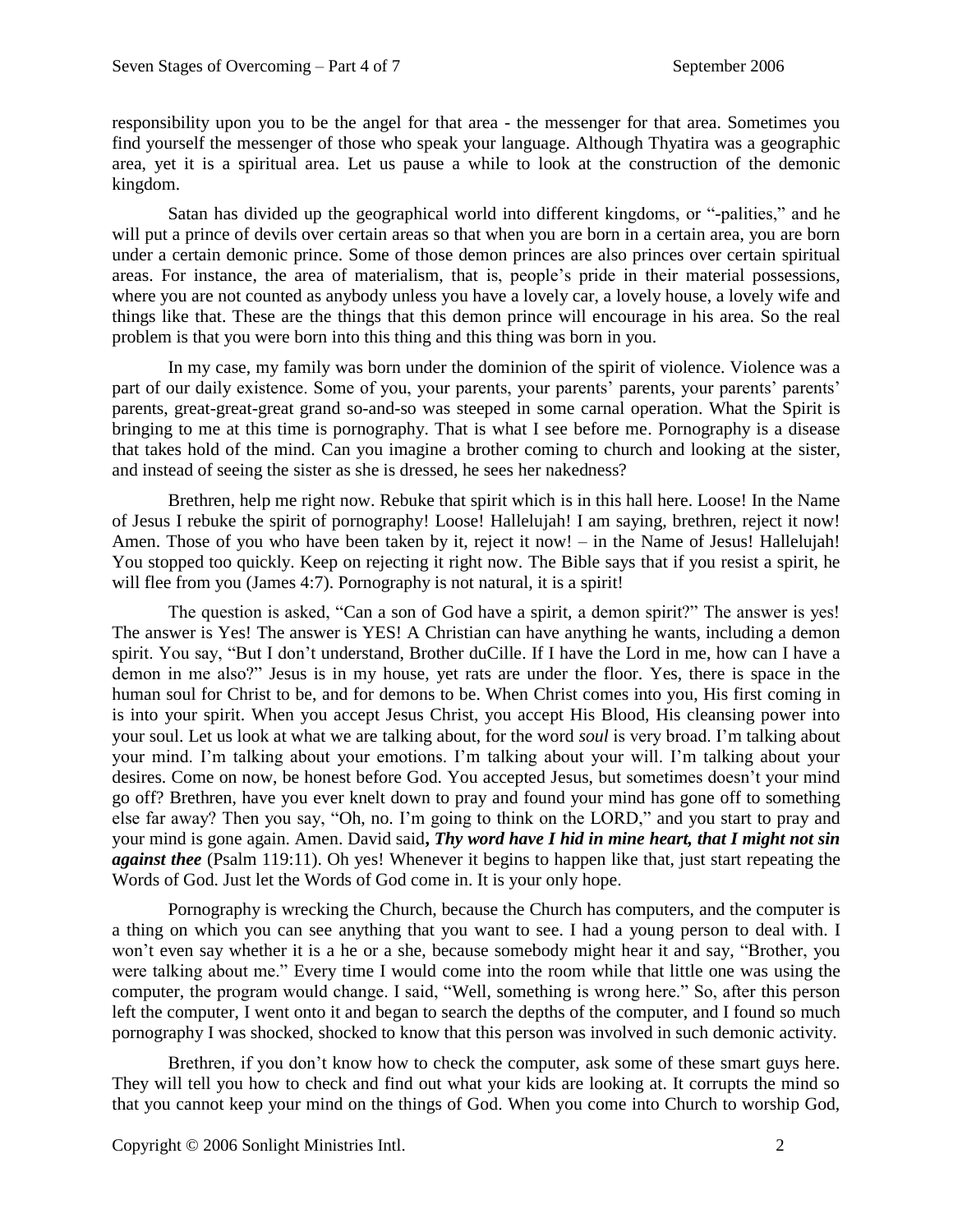in the midst of the worship - "BOOM" – Satan comes before you with some pornographic thought. Not just thoughts, but words - filthy, demonic words come to your mind.

One of these little individuals was involved in music. The music today is not classified in my knowledge as music. It is demonic manifestation. I was shocked to hear the words of the music. You know, in heaven, when the music plays, it speaks to the hearts of the angels. They would raise it spiritually and it would lift and it would go higher, and it would go higher, and it would go higher, until it would get to the highest realms where only the angels like Michael and Gabriel and Heylel and those who were up there could really absorb that music. It is difficult to explain to you what I am trying to say, but the music is designed to create something in you. Do you understand what I am saying? That part of the creative force of God is the music that God plays in the heavens.

Now, there was a bright angel in Heaven named Heylel, and the word *Heylel* (Strong's H#1966) means *bright one*. It meant *bright one*. Now, this "bright one" had such brightness. Remember now, brethren, that I am trying to explain something to you that is highly spiritual; I am trying to reach to it to bring it to you. Light is energy, and sound is also energy. Now, this angel was made especially by Jesus Christ, and he had a brightness that was greater than most of the other angels. He was of an order of brightness. Now, the Bible said that he was the "covering cherub" (Ezekiel 28:16). That means that when he began to move, the frequency of his power overshadowed everybody, and it caused them to praise God. Now, when you talk about praising God, when an angel praises God, he receives the power of God in him. And the higher you could praise, the more glory and power and energy that could come into you. One of these angels was so powerful that he could speak a word and the energy of the word coming out from him could destroy this whole world.

Now, if I am saying anything that is going to put you in a confusion, I had better come back down. But this angel was the master of music, and he would overshadow Heaven with his power, and Heaven would do what he wanted them to do when they were under this overshadowing. God said, "Thou art the covering cherub and I have made thee so" (Ezekiel 28:14). Because of this magnificent power, this angel felt that he had as much power as God, and that is the angel that became Satan, the adversary. In Isaiah 14:12, somebody put in a Latin word there, and called him Lucifer, because the Latin word *Lucifer* means *light*, but that word is not in the original text. His name is Heylel, and when he fell, he lost that name and he became Satan.

Now, I am going through all this to explain to you how the kingdom of Satan is set up. He is the master of music, therefore, even in his fallen condition. He uses music to control and to destroy our children and our people. Music underwent a great change when the Beatles came out and began to sing. The Beatles were singing the spiritual music from India. I don't know if any of you young people were among those who fainted, but when they started singing, dozens of young girls just fainted. But it was the hypnotic effect that caused them to faint. I do not know if any of you here have seen a hypnotist work? All of those who have seen hypnotism, raise your hands. All right. It is not all of you who have seen it. I'll tell you about just one situation; I'll just give you one story about hypnotism.

My cousin was a very, what would you say?

She was sassy. ? She was a very aggressive young girl. One day we were in the Baptist Church and it was Christmas time, so they had a hypnotist come in to entertain everybody. Now, he said, "I want somebody to hypnotize; somebody volunteer to be hypnotized." She jumped up and challenged him. "You can't hypnotize me! I bet you can't hypnotize me!" He said, "All right." So he put one chair here, and another chair there. He said, "All right, lay down," and he put one chair under her heels and another chair under her head, while he was holding her up. And he said, "You are a piece of board." Everybody was watching and he told this young lady that she was a piece of board.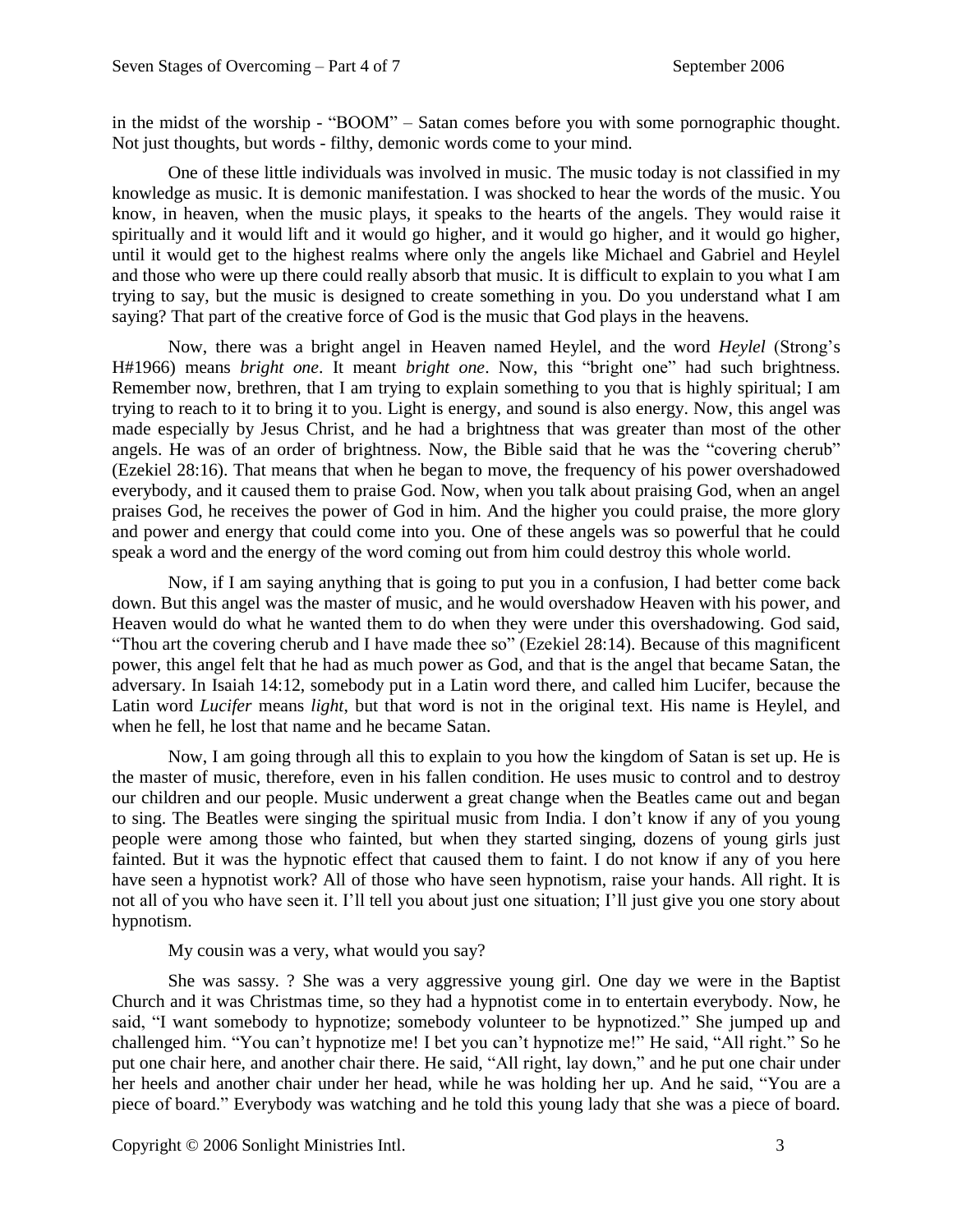In the occult you call that auto-suggestion. He suggested to her mind that she was a piece of board, and he took away his hands. And the surprise to all of us was that the lady continued to lay there with her heels on one chair and her head on the other chair, and she was there just exactly like a piece of board.

The part of it that was most fearful was that he took something and spread it on her, and went up and stood on her. That situation was totally unnatural. There is nothing natural about that. Then he snapped his fingers and said, "Wake up." They helped her up and the first thing that she said was, "I told you! I told you that you couldn't do it!" Everybody laughed, because we saw what had happened. She was totally unconscious. He had taken away her mind and he had suggested to her that she was a piece of board - and that is the power that is in the human mind.

So, Satan rules in the kingdom of man in certain areas by certain spirits. I was talking about pornography; that is one area in which he is trying to get all of our children. Another area that he wants to poison us is in the area of sexuality. Now, fornication is the word *porneia* (Strong's G#4202), which means *an unlawful mixture of everything together*. The way I describe fornication and adultery is that you like coffee. Some of us here like a good drink of coffee, and you like a little milk in it sometimes, you like a little sugar in it sometimes. That all goes along with coffee. But what about my putting some of my soup into the coffee? How would you like to have some soup in your coffee? Butter is a nice thing, good butter. Suppose you put some butter in there. What else do you like? Okay, you put some chocolate in it. Eggs, you get some eggs and mix them in there. Put some ketchup in. All these things are good food, but they weren't made to be mixed together. So then, that is fornication and adultery. An unholy mixture.

And you know, it is so peculiar, and the world doesn't think of it, but when two people come together in fornication - they might involve fifty or a hundred more people. For anybody who will fornicate with you, he will do it with somebody else, and that one will do it with somebody else, and that one will do it with somebody else, and we have a geometric progression. You see how filthy it is in the natural? Well, God says it is worse in the spiritual. So then, the church began to mix godliness with the world, and when you have two things mixing together, and it mixes with the mixture, and you mix the mixture with more mixture, then you come up with a worship that is not the worship of God. You will find that the churches of today have completely departed from God. Do you want some proof?

The ministers who are trained, let's say, for the Catholic Church. That is a good one. They are the masters of mixture. First of all, God abolished the priesthood in Jesus Christ. The priest is one who stands between God and the people. That position has been abolished by the Blood of Jesus Christ (I Timothy 2:5). So the Word of God says that now there is a true and living way open into the Kingdom of God (Hebrews 10:20). You go straight to God through Jesus Christ; He is your great high priest. But in the Catholic Church, you have to go to the priest, who goes to the Pope, who goes to Mary, who goes to Jesus, who goes to the Father. They have created a wicked system that is completely contrary to the worship of God in our time.

Now, the Catholic Church spoke about the Muslims being violent, and that no worship should have violence in it. But the most violent Church, or organization on earth, is the Roman Catholic Church. They have persecuted and killed everybody who has come against them in the past, and even now.

I'm going to tell you something that might shock you. Martin Luther came out of the Catholic Church to give us the blessing of our Bible in our language. But the one thought that God gave him was *justified by faith, we have peace with God* (Romans 5:1). That is, we don't have any more mediator between us and Jesus; we don't have to go through Mary to go to Jesus to go to God.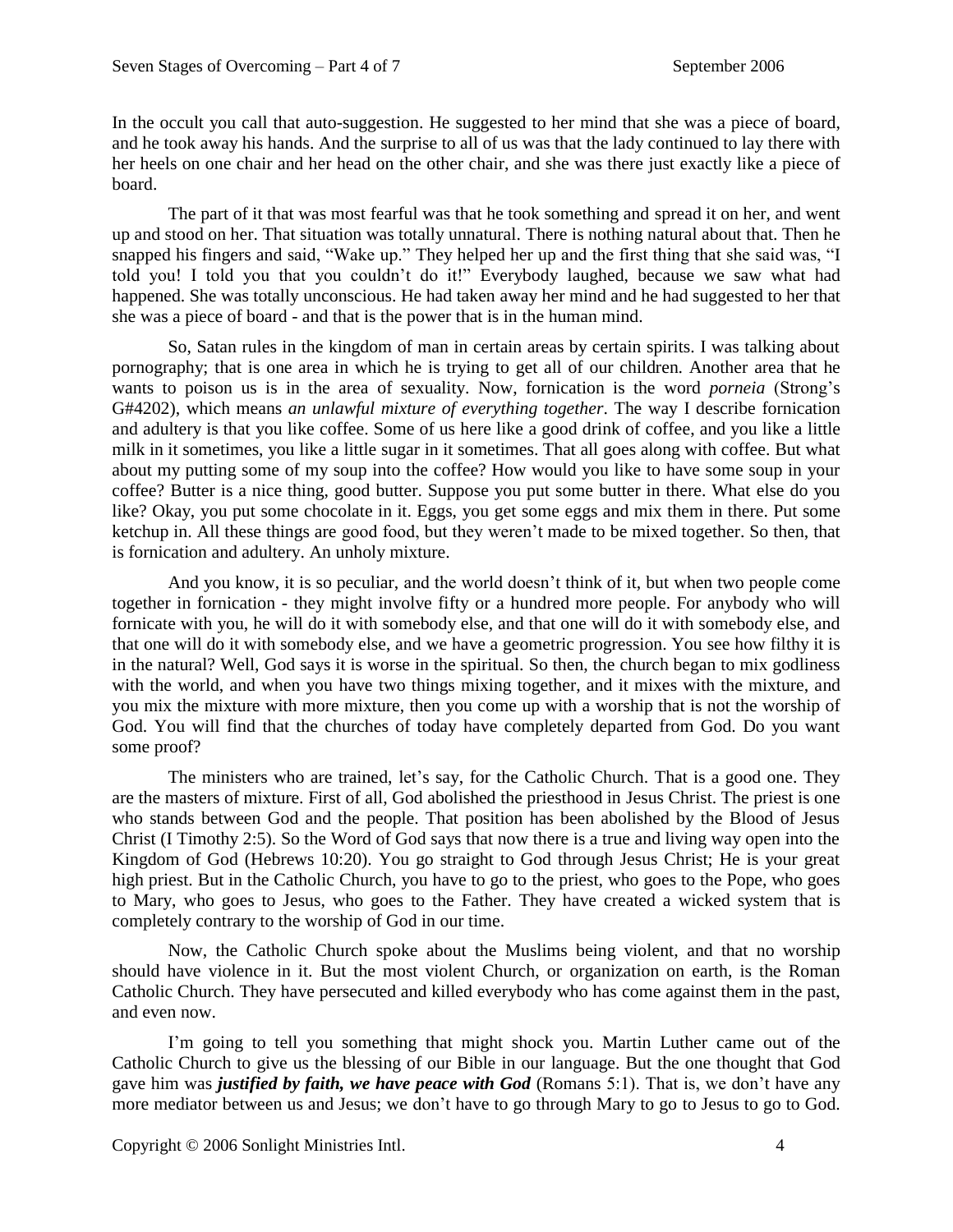But do you know that Martin Luther never ceased to be a Roman Catholic? Do you know that Martin Luther had so much of the Catholic spirit that he killed 100,000 Christians? Because these Christians, first of all, the Anabaptists… you are going to have a baptism this evening. Now, Martin Luther would have come to your baptism to kill you all. He killed 100,000 of the brethren because they broke down the statues in the churches. So you find out that this spirit of violence was still in him.

God is cleansing us of ALL the spirits that occupy the church system. And as we are dealing with the church in Thyatira, we are dealing with one area of Christendom that was ruled over by a certain spirit. Now, you will notice that there are certain things in your own soul (I want you to look at your own soul), that are contrary to God. You must bring up those things before you, and say, "God, take this thing from me, I hate it." There is a spirit, in dealing with the soul, that deals with anger and this spirit tells you that you have a right to your anger. Anger is a demon spirit that possesses the human soul. Never accept your anger.

One of the laws of the spirit is that a spirit is at its weakest when it is manifesting. The spirit of fornication is at its weakest when it is manifesting. If you rebuke it while it is manifesting, it will flee from you. I have a friend who was sorely tempted by a young lady. She said to him, "My parents won't be home. At such and such a time, you come." He went to the house and both of them got into the bedroom. He began to undress himself, and the Holy Ghost came in and rebuked him and he jumped through the window and ran. Amen. Amen.

When you are angry, repeat a scripture. Repeat a Word of God while you are angry, for your anger does not work the righteousness of God. Never chastise or correct your child while you are angry (Psalm 6:1, 38:1). Let's go back to this. Sometimes the children provoke you, you get angry and you don't feel good. That is not the time to correct them. Wait until you feel better. Wait until you have overcome that spirit, then you correct them. Do you know why? If you correct a child while you are angry, the spirit of anger will leave you and jump into the child.

I have told you how I was addicted to the spirit of violence in my time. When I got angry, I could not control myself, but then Jesus came in and I felt that I was quite all right. One day I saw two men fighting, and I felt qualified to be the peacemaker. So I went between them, "Oh no, no, no, no," and tried to break them up. But the spirit of anger was so great upon that man that he decided to kill the other man. The next thing that happened, I found that I was grappling with him to stop him from killing the other guy. I was an officer of the government, and when I told that man to stop, he should have stopped. He was totally beyond himself, so he began to fight me.

Suddenly, the spirit that was on the man jumped on me! Now, remember, for years I had been delivered from this and I thought I was safe and sound. Suddenly it was like I was back out on the street where there was a fight, and if you are used to fighting on the street, the tricks of the game come back to you very quickly. He was pressing against me saying, "I want to kill him!" and as he was putting all of his force, trying to get me out of the way, suddenly, automatically, without my consciously doing it - I brought off a trick on him that I would have done in the street. While he was pressing me, I slipped back on my knees, and he fell over my shoulder. As he fell over my shoulder, I ran off with him. Now, I was saying to myself, "What am I running with this man for? What am I going to do with him?" The man was over my shoulders and I was running with him. I thought, "I'm going to put him down quietly on the wall and lecture him." In my heart I was saying, "You know that I can arrest you and I can put you in jail right now! You better had behave yourself!" But when I got to the wall - you know, I was a young strong man at that time - I lifted the man up above my head and set him "BAM!" down on the wall. The wall scattered, and the man was dazed. Remember, I was a Christian doing this, you know. Suddenly I found that the spirit of anger that was on the man had come into me. I started to breathe short, and I wasn't even vexed with anybody. I went back to my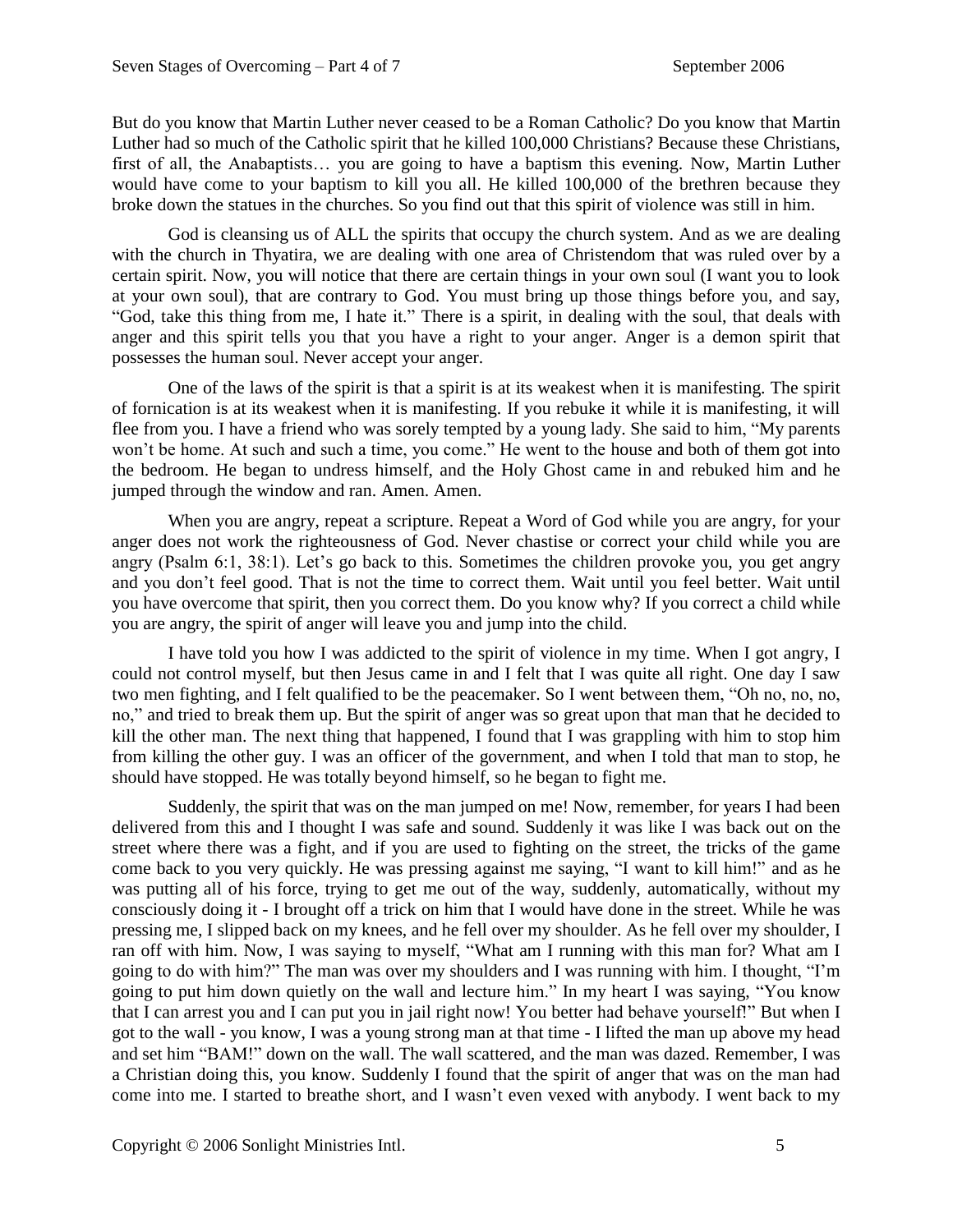office trembling. I said, "Oh, God, I thought I was free from this spirit. I would rather die than to live with this spirit. I don't want it!"

I want you to hear this, brethren, because some of you are addicted to anger. When you are angry, you are against God. You can't please God while you are angry. I went to my office and I began to pray. I was so distressed that I stopped eating. I said, "I won't eat any more until you deliver me, my God." The Word of God says that some *goeth not out but by prayer and fasting* (Matthew 17:21). You will not get the spirit of anger out of you unless you fast and pray.

I'll tell you what, when you overcome that spirit that is in you, every one of your family feels it, because when you cast the spirit into the abyss, he will become a prisoner of Jesus Christ until Jesus comes back to judge the quick and the dead. Hallelujah! That spirit of anger has hurt your family, and is hurting your family right now. Get hold of him, bind him, throw him in the pit and save your people and your children. Glory to God!

The Lord is saying something else now. He is talking about the emotions. Now, the spirit of anger is one that dwells in the emotions. But if you have that spirit in your emotions – you also have the companion spirit in the emotions, which is carnality.

I'll tell you something. Some people get married because they want to have freedom in their marital operations. Do you know what I am talking about? The devil works in the world on the children of disobedience in that same area of marital relationships. I'll call it marital relationships and make it sound a little nice. Many young people want to get married because they believe that it is a glorious time of freedom. Look at the marriage vows with me: I will love and cherish her, I will honor her, (LOVE, CHERISH, HONOR), I will give her all of my goods, (there is no selfishness there), I will be to her like Jesus Christ is to the church, I will give my body for her… and the sister is saying the same for you!

Where then is the place where I could use her to satisfy my feelings, without thinking of her feelings? For a man to be a good husband, he has to be able to control himself. The man who is not married does not have that problem. He does not have a wife sleeping in the bed with him, having to control himself while he is there with her. Don't you understand? Sometimes she doesn't feel good. Sometimes she feels spiritual. She wants to talk with you about Jesus, but right in the middle of your forehead, you have something else. You have something else in mind. Amen. You start considering while you are at work how you are going to have a good time when you get home. But when you get home, the Son of God whom you married, the woman, is being ministered to by the Spirit of God, and you get mad because she won't respond to you!

That doesn't look like you honor her. If you honor her, you have to honor her feelings. It should only be with consent, total consent and unity that you come together. So, if you have a feeling that you want to come together with your wife, and your wife wants to get into the scriptures, then you have to control your feelings, and get into the scriptures! If she wants to pray, you have to learn to pray when you don't want to pray! If she wants to sing, you have to learn to sing when you don't feel like singing!

Honor her! CHERISH her! All of that is working in you the glory of God that you could not have without that practice. Therefore, the man and his wife GROW in the Lord, and the man who is not married, doesn't have that "practice." Yes, so God has created a union between two people, not for pleasure, but for spiritual enhancement. Therefore that soul nature, that emotion, has to be under control.

You know, we had a horse one time who was so high spirited, that when he wanted to run, you had better be ready to run. When you put your foot in the stirrup to get into the saddle, before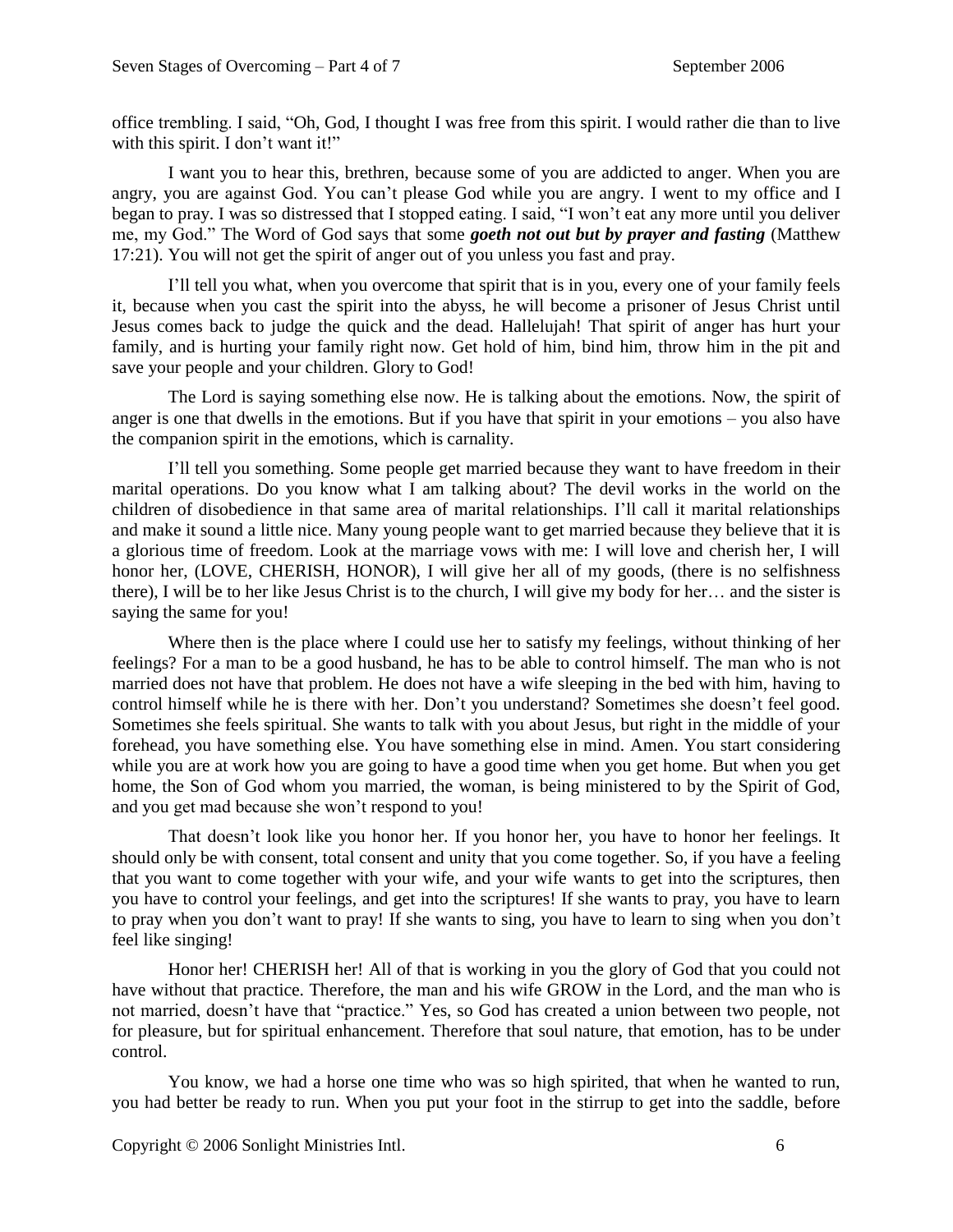you could get the other foot in the other stirrup, he was off RUNNING! Amen. We have to have our horses under control. God teaches you to control yourself.

As a young man, I found a certain wildness in my soul because I was a rough creature. I said, "God, unless I am under control, I will not survive as a Christian. Lord, I want You to either fix me or kill me." I said, "God, I am going to stop eating until You fix me." The day that I stopped eating I caught pneumonia. I am just showing you how the enemy works. I decided to go on a fast and I caught pneumonia the same day and started coughing and getting blood through my nose and my mouth. I turned to God and said, "Well, God, thank You for pneumonia. This is a good chance for You to kill me now. If You would rather kill me than fix me, You have got a good chance now. I will neither eat nor drink."

Sister Martina, what do you say about a person with pneumonia who won't eat or drink? He's dead! For forty days, I never took a morsel, nor a drink of water, and I was bringing up blood through my nose and mouth. The people around me had to have faith, because I was determined not to have anything to eat or drink. When I coughed, my whole body lifted off of the bed. My eyes were down in deep holes. One brother came in and looked at me and just bawled. But guess what happened? One day Jesus came and said, "You have made it!" Jesus came to me and said, "You have made it!"

Every day He came and He would put a stick up here - up hill I am going now. The next day He came and put the stick a little higher. The next day He came and put the stick a little higher again. One day he put it up on the mountain-top and said, "You have made it!" Praise God! And that was the day that the pneumonia stopped - no more coughing.

I want you to know, brethren, that without fasting and prayer, you will never worship God. You will never overcome. This body and the human soul that you have are contrary to the Spirit, and your body can become your enemy, and the human soul can become your enemy. God wants to have your soul under control. Let me tell you about control. I just want to close this part with this thought.

God led me into a fast and I became desperately hungry. At twentyone days into the fast, I was still at my work, coming home at lunchtime, and I was so hungry that I felt to grab the leaves of a tree and stuff them into my mouth. I had to stop to compose myself. Then I realized that the leaves of the tree were thorns. I would have just torn up my mouth. I made two steps forward to go into my yard at my gate, and somebody had tied a young, fat calf at the gate. The urge was so great just to grab the thing and to sink my teeth into the fat buttocks of this calf. (chuckle) Have you ever been hungry until it became a madness? It had become a madness. I went inside and there was food in the refrigerator. There was milk, there was orange juice, and I had to control myself. "I am not going to eat or drink." Hallelujah! I went to pray and I felt so good.

God does not want a person to fast because you don't have any food to eat. That's not fasting, that's hunger. God wants you to fast when you have the food and don't eat it. That is how you learn to control your soul. Amen. If you learn to control your soul, then when someone says something against you and you are ready to shout back at him, you control your soul and don't say anything, for the words of your mouth will condemn you. It came into your mind, but you never said it. The devil flees from you. The only way you will control that soul of yours is to fast and pray. Praise God.

Now, let's go back to where we were in Thyatira. It says in Revelation 2:18, *his eyes like unto a flame of fire, and his feet are like fine brass…* I want you to turn to chapter 1 and you will see the same thing. John was in the Isle of Patmos. Come on, I need your attention back for just a little while. I will only take fifteen minutes more. Revelation 1:12, *And I turned to see the voice that spake with me. And being turned, I saw seven golden candlesticks…* Let me draw for you what he saw. *13And in the midst of the seven candlesticks one like unto the Son of man, clothed with a*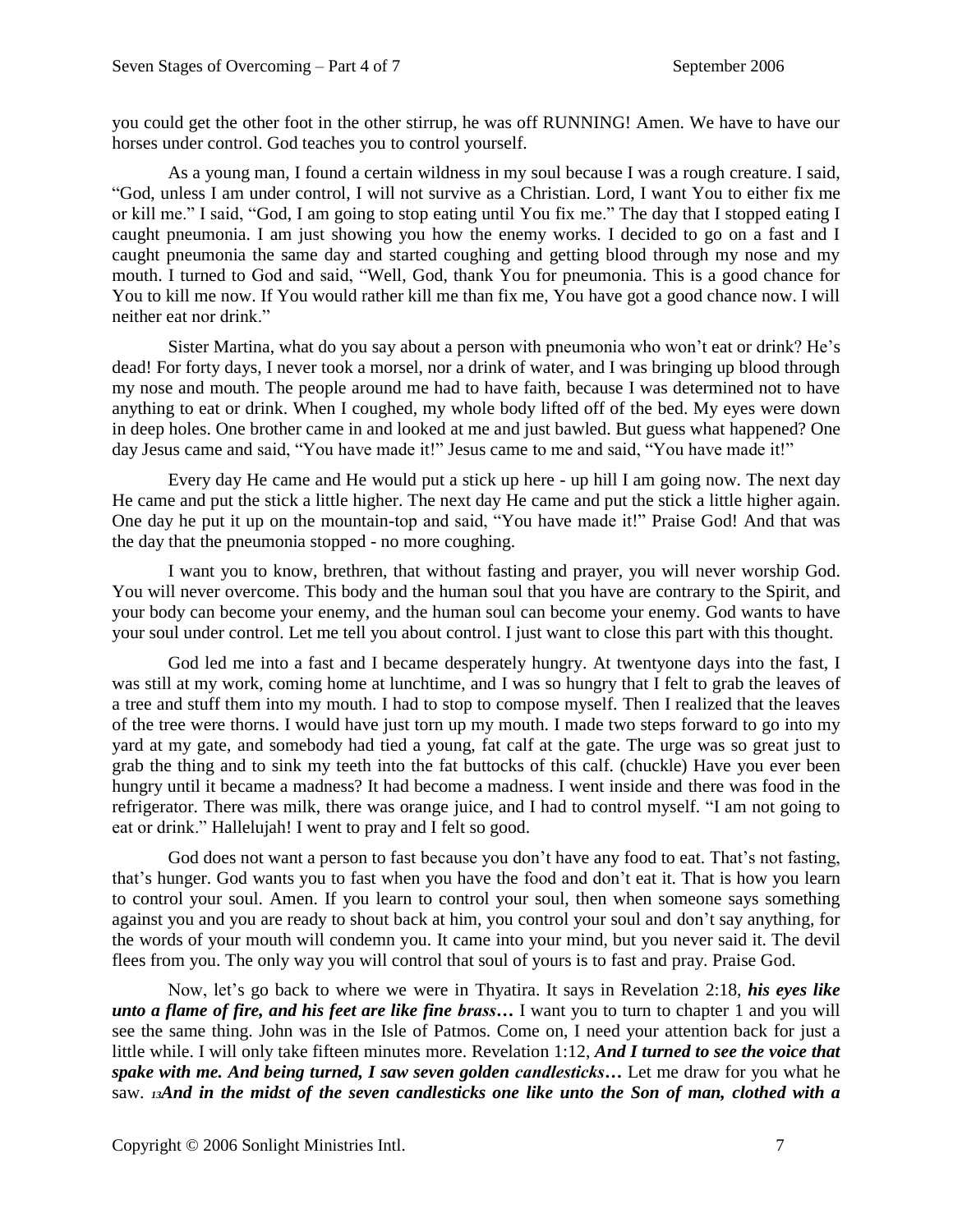## *garment down to the foot, and girt about the paps with a golden girdle.* So, Jesus Christ was standing in the middle candlestick. It describes Him now. *14His head and his hairs were white like wool, as white as snow; and his eyes were as a flame of fire; 15And his feet like unto fine brass, as if they burned in a furnace; and his voice as the sound of many waters.*

Now, what did John see? He saw Christ in the Church. You see, when the Bible talks about the manchild, it is speaking about Jesus Christ coming forth IN you. So, although you are man, you will be Christ - Christ walking and talking and manifesting in the world. That is the aim of God. Now, this Christ standing in the middle candlestick - that is the end-time church of the overcomers.

His feet were as in a flame of fire, and His eyes were blazing, like judgment. This is what God is doing right now. He is coming forth in the middle candlestick and ALL the other churches will be hanging on to this one church. That is why He said, "the angel of the church of so and so," meaning to say that you are being anointed to be the messenger to the other churches. You see, it is God's will to save those churches. All of those people who belong to those other churches, they are not going to hell, but the method that God is using to save them is to fill ONE church with His power, and that power will save the rest of the world. Because, remember, I was telling you it might be possible that before I can come back to Czech that THIS will come to pass. In other words, it is possible that the atom bombs will begin to burst before I get back here.

If that is the case, you must understand that God is going to save a people to save the rest of the world. That is why He said "to the angel of the Church of the Czech Republic," or "in Europe." God is coming in you in His fullness, in order that you might save the rest of the world by the Word of your mouth. Somebody says, "That is too great to even believe it!" Well, that is the plan of God.

You will notice he said that His feet looked like they walked in a furnace - the tribulation that you will walk. Brethren, there is going to be hunger around. The food chain will be destroyed. You won't be able to go and pick anything off the tree and eat it because it will be full of radiation. God will have to supernaturally bless the church so that you can go and bless the food and it will be edible. You are going to be part of the suffering. You will suffer with the people. It said they [the two witnesses] would be ministering in sackcloth and ashes (Revelation 11:3). You are not going to be having a wonderful picnic while everybody else is suffering. You will suffer, but you will have the power to bear the suffering, and you will have the power to help the others. So it says that these feet will be walking through the furnace of fire, holding up the rest of the Church. Praise God.

So, let us close with the latter part of this here now. Revelation 2:19, *I know thy works, and charity, and service, and faith, and thy patience, and thy works; and the last to be more than the first. 20Notwithstanding I have a few things against thee, because thou sufferest that woman Jezebel, which calleth herself a prophetess, to teach and to seduce my servants to commit fornication, and to eat things sacrificed unto idols.* I'm going to tell you something that you should do. When you go home, begin to search your house and see if the books of Jezebel are in your house. Search your houses and see if the clothes of Jezebel are in your house. Search your houses and see if the lipstick and the various accoutrements of Jezebel are still in your house. Go search your houses!

You know, when Sister Maja brought the book to me, I could have taken it and burned it at that same moment. A lot of the books that are being put out by the different preachers are nothing but books of sorcery. Many of them have some good things in them but they are mixed and that is what God calls fornication. When you read them, it is like eating them into your soul. They disrupt the function of Christ in your soul, in your heart. God wants us to break through up to higher ground. GET JEZEBEL OUT! Hallelujah!